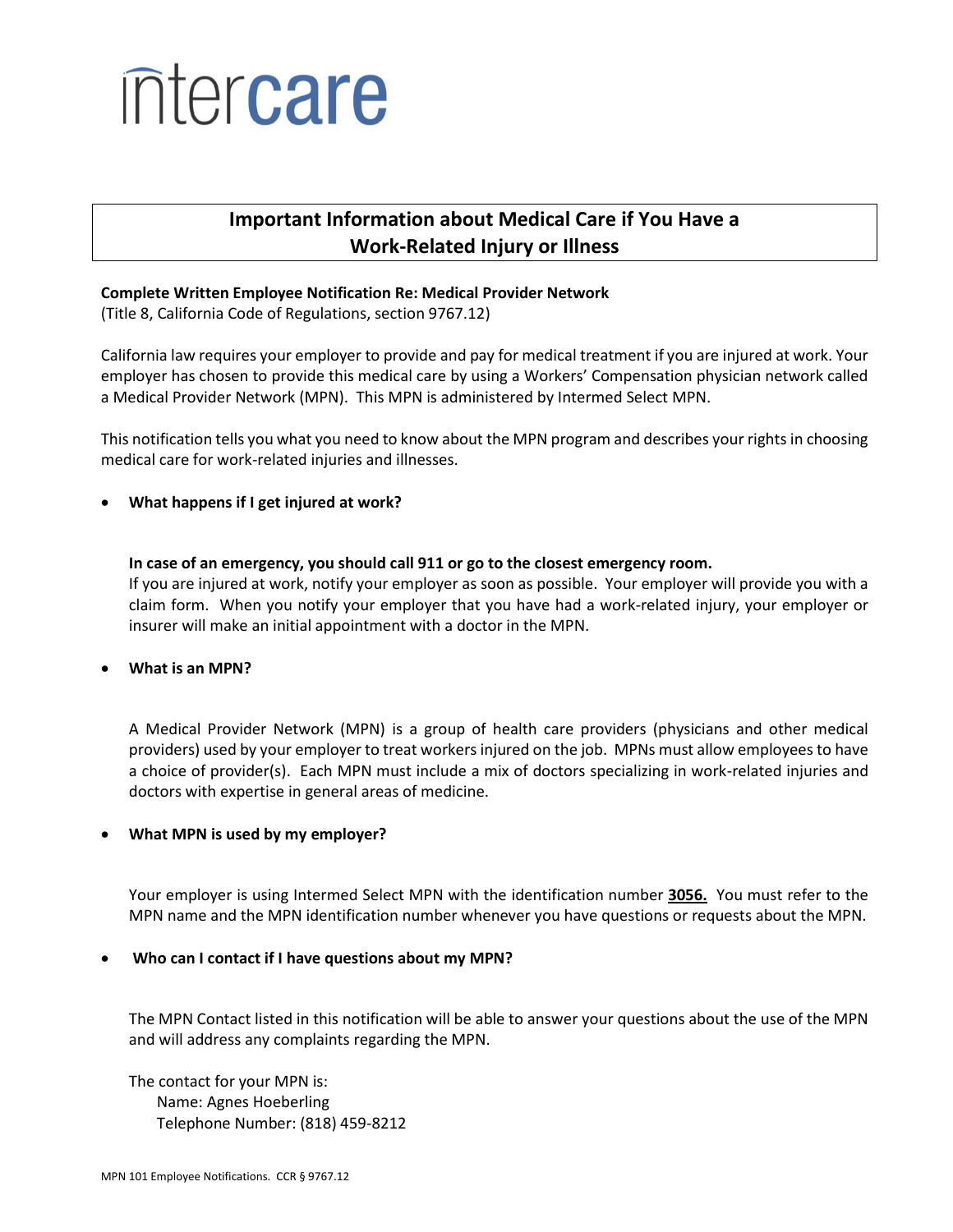General information regarding the MPN can also be found at the following website: www.talispoint.com/intermed/intermedselectmpn. No password is required to access this MPN.

### **What if I need help finding and making an appointment with a doctor?**

The MPN's Medical Access Assistant will help you find available MPN physicians of your choice and can assist you with scheduling and confirming physician appointments. The MPN Medical Assistant is available to assist you Monday through Saturday from 7am-8pm (Pacific) and schedule medical appointments during doctors' normal business hours. Assistance is available in English and in Spanish.

You may obtain more information about the MPN from the workers' compensation poster or by calling:

MPN Liason, Christina Dellosa: (877) 746-3157 Email Address: [MPNMedicalAssistant@IntermedCCS.com](mailto:MPNMedicalAssistant@IntermedCCS.com)

#### **How do I find out which doctors are in my MPN?**

You can get a regional list of all MPN providers in your area by calling the MPN Contact or by going to our website at: [www.talispoint.com/intermed/intermedselectmpn.](http://www.talispoint.com/intermed/intermedselectmpn) At minimum, the regional list must include a list of all MPN providers within 15 miles of your workplace and/or residence or a list of all MPN providers within the county where you live and/or work. You may choose which list you wish to receive. You also have the right to obtain a list of all the MPN providers upon request.

You can access the roster of all treating physicians in the MPN by going to the website at: [www.talispoint.com/intermed/intermedselectmpn.](http://www.talispoint.com/intermed/intermedselectmpn)

#### **How do I choose a provider?**

Your employer or the insurer for your employer will arrange the initial medical evaluation with a MPN physician. After the first medical visit, you may continue to be treated by that doctor, or you may choose another doctor from the MPN. You may continue to choose doctors within the MPN for all of your medical care for this injury.

If appropriate, you may choose a specialist or ask your treating doctor for a referral to a specialist**.** Some specialists will only accept appointments with a referral from the treating doctor. Such specialist might be listed as "by referral only" in your MPN directory.

If you need help in finding a doctor or scheduling a medical appointment, you may call the Medical Access Assistant.

#### **Can I change providers?**

Yes. You can change providers within the MPN for any reason, but the providers you choose should be appropriate to treat your injury. Contact the MPN Contact or your claims adjuster if you want to change your treating physician.

#### **What standards does the MPN have to meet?**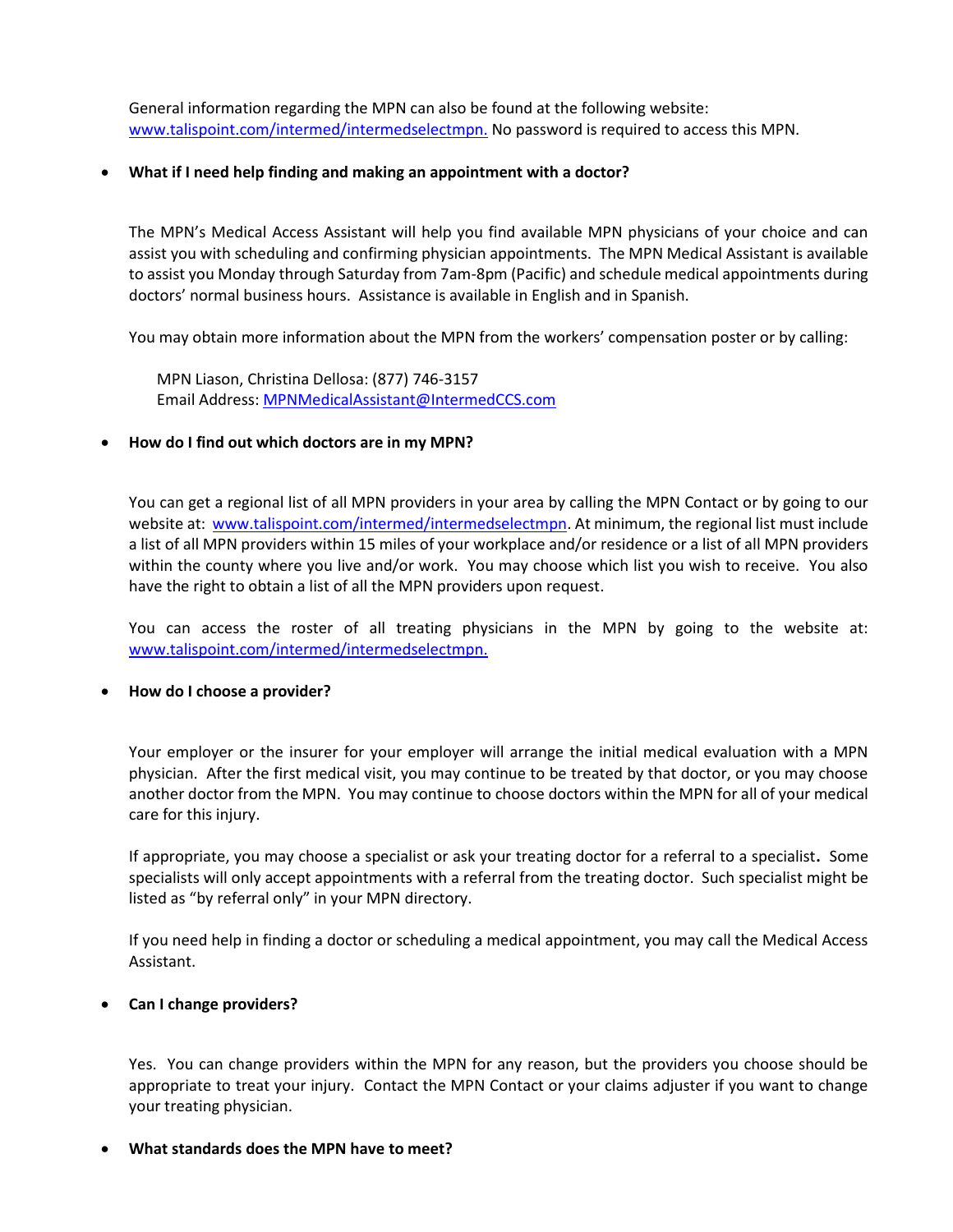The MPN has providers for the entire state of California.

The MPN must give you access to a regional list of providers that includes at least three physicians in each specialty commonly used to treat work injuries/illnesses in your industry. The MPN must provide access to primary treating physicians within 30 minutes or 15 miles and specialists within 60 minutes or 30 miles of where you work or live.

If you live in a rural area or an area where there is a health care shortage, there may be a different standard.

After you have notified your employer of your injury, the MPN must provide initial treatment within 3 business days. If treatment with a specialist has been authorized, the appointment with the specialist must be provided to you within 20 business days of your request.

If you have trouble getting an appointment with a provider in the MPN, contact the Medical Access Assistant.

If there are no MPN providers in the appropriate specialty available to treat your injury within the distance and timeframe requirements, then you will be allowed to seek the necessary treatment outside of the MPN.

#### **What if there are no MPN providers where I am located?**

If you are a current employee living in a rural area or temporarily working or living outside the MPN service area, or you are a former employee permanently living outside the MPN service area, the MPN or your treating doctor will give you a list of at least three physicians who can treat you. The MPN may also allow you to choose your own doctor outside of the MPN network. Contact your MPN Contact for assistance in finding a physician or for additional information.

# **What if I need a specialist that is not available in the MPN?**

If you need to see a type of specialist that is not available in the MPN, you have the right to see a specialist outside of the MPN.

# **What if I disagree with my doctor about medical treatment?**

If you disagree with your doctor or wish to change your doctor for any reason, you may choose another doctor within the MPN.

If you disagree with either the diagnosis or treatment prescribed by your doctor, you may ask for a second opinion from another doctor within the MPN. If you want a second opinion, you must contact the MPN contact or your claims adjuster and tell them you want a second opinion. The MPN should give you at least a regional or full MPN provider list from which you can choose a second opinion doctor. To get a second opinion, you must choose a doctor from the MPN list and make an appointment within 60 days. You must tell the MPN Contact of your appointment date, and the MPN will send the doctor a copy of your medical records. You can request a copy of your medical records that will be sent to the doctor.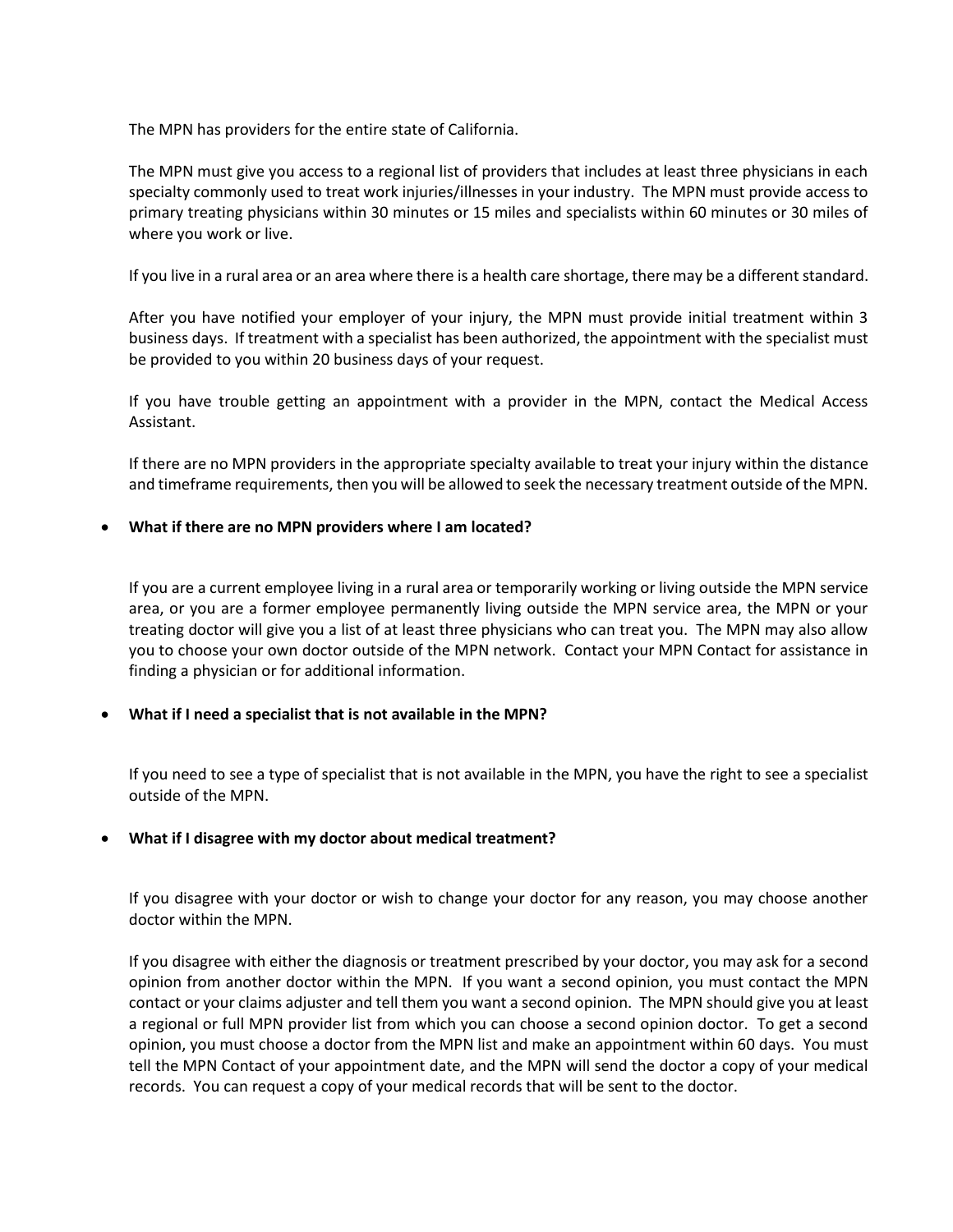If you do not make an appointment within 60 days of receiving the regional provider list, you will not be allowed to have a second or third opinion with regard to this disputed diagnosis or treatment of this treating physician.

If the second-opinion doctor feels that your injury is outside of the type of injury he or she normally treats, the doctor's office will notify your employer or insurer and you. You will get another list of MPN doctors or specialists so you can make another selection

If you disagree with the second opinion, you may ask for a third opinion. If you request a third opinion, you will go through the same process you went through for the second opinion.

Remember that if you do not make an appointment within 60 days of obtaining another MPN provider list, then you will not be allowed to have a third opinion with regard to this disputed diagnosis or treatment of this treating physician.

If you disagree with the third-opinion doctor, you may ask for an MPN Independent Medical Review (IMR). Your employer or MPN Contact will give you information on requesting an Independent Medical Review and a form at the time you select a third-opinion physician.

If either the second or third-opinion doctor or Independent Medical Reviewer agrees with your need for a treatment or test, you may be allowed to receive that medical service from a provider within the MPN or if the MPN does not contain a physician who can provide the recommended treatment, you may choose a physician outside the MPN within a reasonable geographic area.

# **What if I am already being treated for a work-related injury before the MPN begins?**

Your employer or insurer has a "*Transfer of Care"* policy which will determine if you can continue being temporarily treated for an existing work-related injury by a physician outside of the MPN before your care is transferred into the MPN.

If your current doctor is not or does not become a member of the MPN, then you may be required to see a MPN physician. However, if you have properly predesignated a primary treating physician, you cannot be transferred into the MPN. (If you have questions about predesignation, ask your supervisor.)

If your employer decides to transfer you into the MPN, you and your primary treating physician must receive a letter notifying you of the transfer.

If you meet certain conditions, you may qualify to continue treating with a non-MPN physician for up to a year before you are transferred into the MPN. The qualifying conditions to postpone the transfer of your care into the MPN are set forth in the box below.

# *Can I Continue Being Treated By My Doctor?*

You may qualify for continuing treatment with your non-MPN provider (through transfer of care or continuity of care) for up to a year if your injury or illness meets any of the following conditions:

- **(Acute)** The treatment for your injury or illness will be completed in less than 90 days;
- **(Serious or Chronic)** Your injury or illness is one that is serious and continues for at least 90 days without full cure or worsens and requires ongoing treatment. You may be allowed to be treated by your current treating doctor for up to one year, until a safe transfer of care can be made.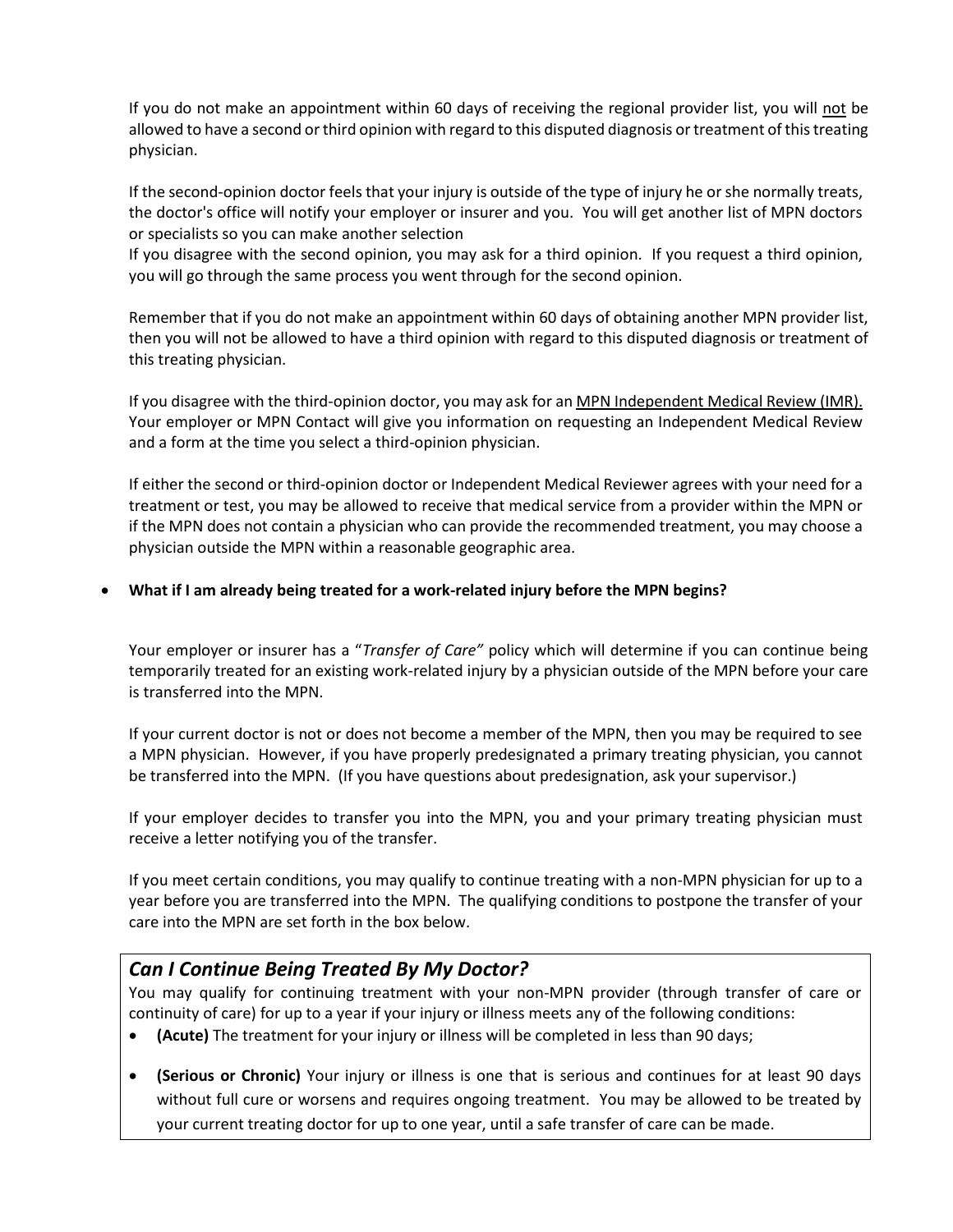- **(Terminal)** You have an incurable illness or irreversible condition that is likely to cause death within one year or less.
- **(Pending Surgery)** You already have a surgery or other procedure that has been authorized by your employer or insurer that will occur within 180 days of the MPN effective date, or the termination of contract date between the MPN and your doctor.

You can disagree with your employer's decision to transfer your care into the MPN. If you don't want to be transferred into the MPN, ask your primary treating physician for a medical report on whether you have one of the four conditions stated above to qualify for a postponement of your transfer into the MPN.

Your primary treating physician has 20 days from the date of your request to give you a copy of his/her report on your condition. If your primary treating physician does not give you the report within 20 days of your request, the employer can transfer your care into the MPN and you will be required to use an MPN physician.

You will need to give a copy of the report to your employer if you wish to postpone the transfer of your care. If you or your employer disagrees with your doctor's report on your condition, you or your employer can dispute it. See the complete Transfer of Care policy for more details on the dispute resolution process.

For a copy of the Transfer of Care policy, in English or Spanish, ask your MPN Contact.

# **What if I am being treated by a MPN doctor who decides to leave the MPN?**

Your employer or insurer has a written "*Continuity of Care"* policy that will determine whether you can temporarily continue treatment for an existing work injury with your doctor if your doctor is no longer participating in the MPN.

If your employer decides that you do not qualify to continue your care with the non-MPN provider, you and your primary treating physician must receive a letter notifying you of this decision.

If you meet certain conditions, you may qualify to continue treating with this doctor for up to a year before you must choose a MPN physician. These conditions are set forth in the *"Can I Continue Being Treated By My Doctor?"* box above.

You can disagree with your employer's decision to deny you Continuity of Care with the terminated MPN provider. If you want to continue treating with the terminated doctor, ask your primary treating physician for a medical report on whether you have one of the four conditions stated in the box above to see if you qualify to continue treating with your current doctor temporarily.

Your primary treating physician has 20 days from the date of your request to give you a copy of his/her medical report on your condition. If your primary treating physician does not give you the report within 20 days of your request, your employer's decision to deny you Continuity of Care with your doctor who is no longer participating in the MPN will apply, and you will be required to choose a MPN physician.

You will need to give a copy of the report to your employer if you wish to postpone the selection of another MPN doctor for your continued treatment. If you or your employer disagrees with your doctor's report on